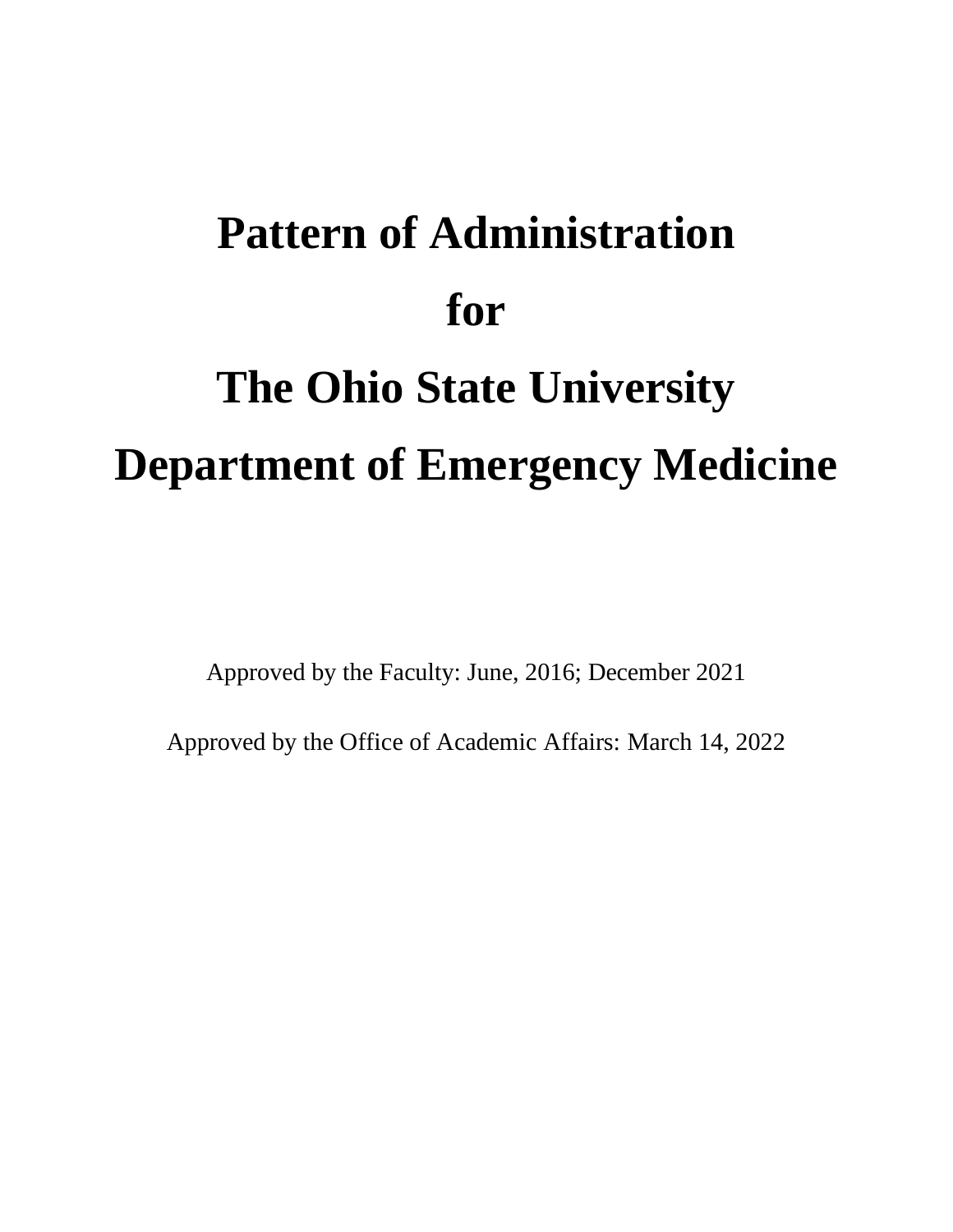# Table of Contents

| I.    |                | Introduction                                              | $\overline{c}$                                  |
|-------|----------------|-----------------------------------------------------------|-------------------------------------------------|
| II.   |                | Department Vision & Mission                               |                                                 |
| III.  |                | Academic Rights and Responsibilities                      |                                                 |
| IV.   |                | <b>Faculty and Voting Rights</b>                          |                                                 |
|       | A.             | <b>Clinical Faculty Appointment Cap</b>                   | $\begin{array}{c} 2 \\ 2 \\ 3 \\ 3 \end{array}$ |
|       | <b>B.</b>      | <b>Research Faculty Appointment Cap</b>                   | $\overline{3}$                                  |
| V.    |                | Organization of Department Services and Staff             | $\overline{3}$                                  |
| VI.   |                | Overview of Department Administration and Decision-Making | $\overline{4}$                                  |
| VII.  |                | Department Administration                                 | $\overline{4}$                                  |
|       | A.             | Chair                                                     | $\overline{4}$                                  |
|       | <b>B.</b>      | <b>Other Administrators</b>                               | 5                                               |
|       | $C_{\cdot}$    | Committees                                                | $\boldsymbol{6}$                                |
| VIII. |                | <b>Faculty Meetings</b>                                   | $\boldsymbol{7}$                                |
| IX.   |                | Distribution of Faculty Duties and Responsibilities       | $8\,$                                           |
|       | A.             | <b>Modification of Duties</b>                             | 9                                               |
| X.    |                | Teaching in the Department of Emergency Medicine          | 9                                               |
| XI.   |                | <b>Allocation of Department Resources</b>                 | 10                                              |
| XII.  |                | <b>Leaves and Absences</b>                                | 10                                              |
|       | A.             | <b>Discretionary Absence</b>                              | 10                                              |
|       | B <sub>1</sub> | <b>Absence for Medical Reasons</b>                        | 10                                              |
|       | C.             | <b>Unpaid Leaves of Absence</b>                           | 11                                              |
|       | D.             | <b>Faculty Professional Leave</b>                         | 11                                              |
|       | E.             | <b>Parental Leave</b>                                     | 11                                              |
| XIII. |                | Supplemental Compensation and Paid External Consulting    | 11                                              |
| XIV.  |                | <b>Financial Conflicts of Interest</b>                    | 12                                              |
| XV.   |                | <b>Grievance Procedures</b>                               | 12                                              |
|       | A.             | <b>Salary Grievances</b>                                  | 12                                              |
|       | <b>B.</b>      | <b>Faculty Misconduct</b>                                 | 13                                              |
|       | C.             | <b>Faculty Promotion and Tenure Appeals</b>               | 13                                              |
|       | D.             | Harassment, Discrimination, and Sexual Misconduct         | 13                                              |
|       | E.             | Violations of Laws, Rules, Regulations, or Policies       | 13                                              |
|       | F.             | Complaints by and about Students                          | 13                                              |
|       | G.             | Academic Misconduct                                       | 14                                              |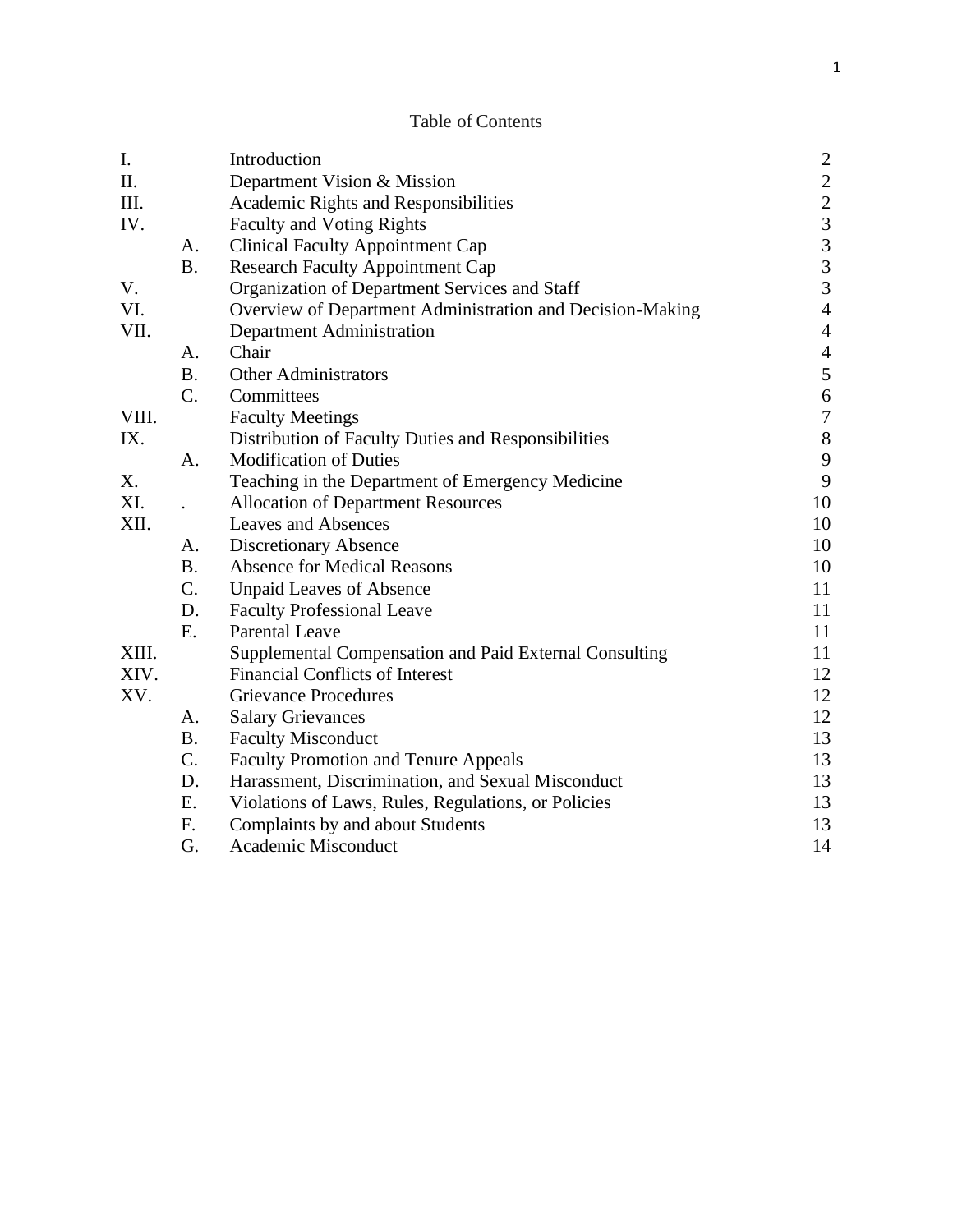# **I. Introduction**

This document provides a brief description of the Department of Emergency Medicine as well as a description of its policies and procedures. It supplements the [Rules of the](https://trustees.osu.edu/bylaws-and-rules/university-faculty-rules)  [University Faculty](https://trustees.osu.edu/bylaws-and-rules/university-faculty-rules) and other policies and procedures of the university to which the department and its faculty are subject. The latter rules, policies and procedures, and changes in them, take precedence over statements in this document.

This Pattern of Administration is subject to continuing revision. It must be reviewed and either revised or reaffirmed on appointment or reappointment of the department chair. However, revisions may be made at any time as needed. All revisions, as well as periodic reaffirmation, are subject to approval by the college office and the Office of Academic Affairs.

## **II. Department Vision & Mission**

OSU Department of Emergency Medicine Vision Statement: Transforming Emergency Medicine Through Innovation

The four-fold mission of the Department of Emergency Medicine at The Ohio State University College of Medicine is:

- 1. To provide innovative, efficient, safe and compassionate patient care to patients presenting to the Ohio State University Hospital Emergency Departments and After Hours clinics.
- 2. To be a leader in the education of medical students, residents and fellows in emergency medical care.
- 3. To perform cutting edge research and scholarly investigation to identify the causes, treatments, and prevention of emergency medical conditions.
- 4. To promote faculty development and excellence.

All faculty members are expected to participate in and contribute to the teaching, service, and research goals of the department in a manner that is consistent with the nature of their faculty appointment. Faculty members on theTenure Track are expected to have responsibilities in all aspects of the academic mission, and are expected to have a relative emphasis of their efforts on research or other scholarly accomplishments. Clinical faculty are also expected to have responsibilities in all aspects of the academic mission, with primary emphasis dependent on their Clinical Pathway (e.g. Clinical Excellence, Clinical Educator, or Clinical Scholar). The department strives to enhance the quality of its endeavors by fostering the development and improvement of the faculty members.

## **III.Academic Rights and Responsibilities**

In April 2006, the university issued a [reaffirmation](https://oaa.osu.edu/rightsandresponsibilities.html) of academic rights, responsibilities, and processes for addressing concerns.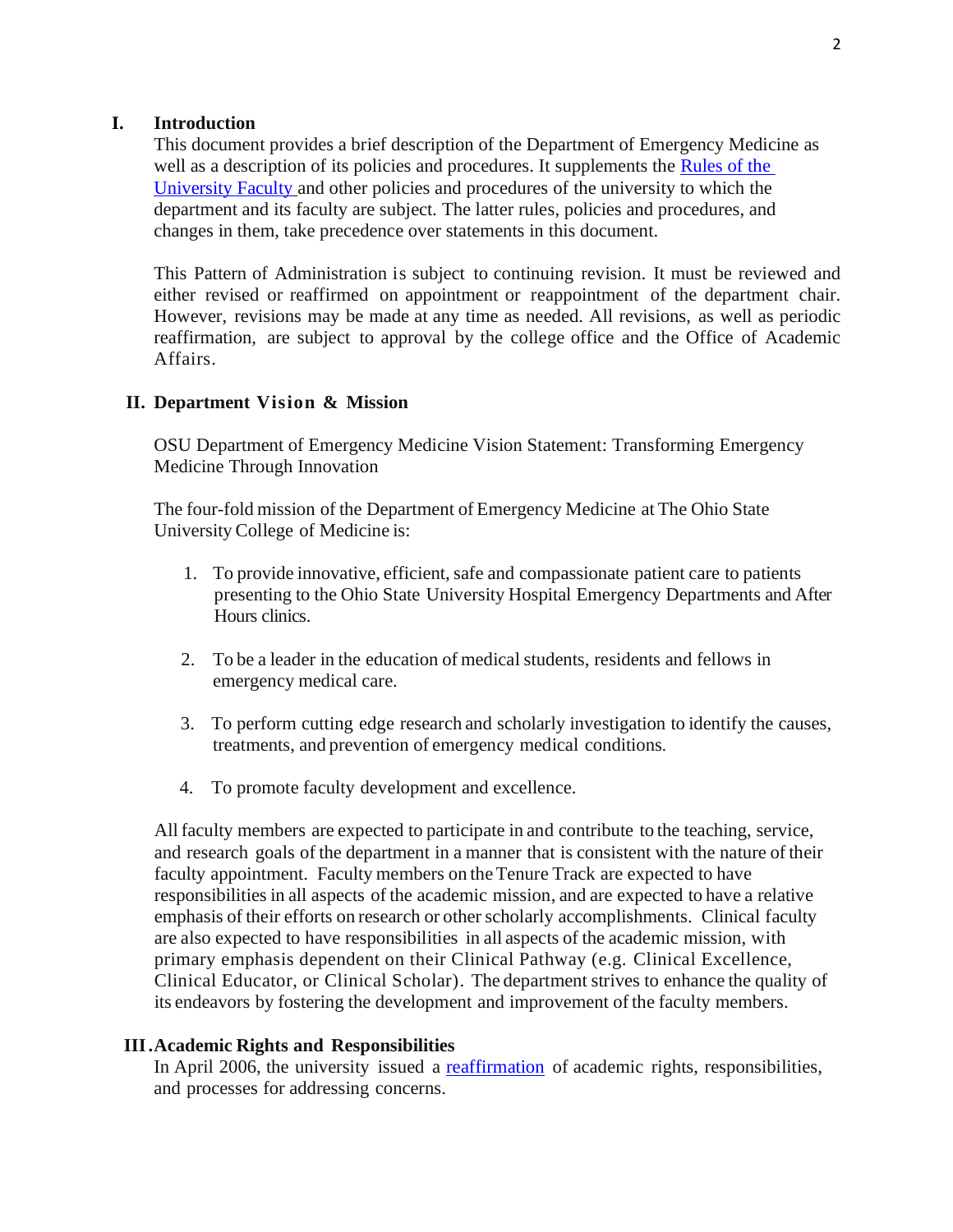## **IV.Faculty and Voting Rights**

Faculty Rule [3335-5-19](https://trustees.osu.edu/rules/university-rules/chapter-3335-5-faculty-governance-and-committees.html) defines the types of Faculty Appointments possible at The Ohio State University and the rights and restrictions associated with each type of appointment. For purposes of governance, the faculty of this department include tenure-track, clinical, and research faculty with compensated FTEs of at least 50% in the department. Associated faculty, emeritus faculty, courtesy faculty, and faculty joint appointees with FTEs below 50% in this department are invited to participate in discussions on non-personnel matters, but may not participate in personnel matters, including promotion and tenure reviews, and may not vote on any matter.

The Department of Emergency Medicine makes tenure track, clinical faculty, and research faculty appointments. Tenure track titles are Instructor, Assistant Professor, Associate Professor with Tenure, Associate Professor without Tenure, Professor with Tenure. Tenure track faculty may vote in all matters of department governance.

Clinical faculty titles are Instructor of Clinical Emergency Medicine, Assistant Professor of Clinical Emergency Medicine, Associate Professor of Clinical Emergency Medicine, and Professor of Clinical Emergency Medicine. Clinical faculty may vote in all matters of department governance except tenure track promotion and tenure decisions and research promotion decisions.

Research faculty titles are Research Assistant Professor, Research Associate Professor, and Research Professor. Research faculty may vote in all matters of department governance except tenure track promotion and tenure decisions and clinical promotion decisions.

The Department of Emergency Medicine makes associated faculty appointments. Associated faculty titles include tenure-track faculty on less than a 50% appointment, adjunct titles, clinical titles, lecturer titles, and visiting titles.

Detailed information about the appointment criteria and procedures for the various types of faculty appointments made in this department is provided in the Appointments, Promotion and Tenure Document.

# **A. Clinical Faculty Appointment Cap**

In the Department of Emergency Medicine, there is no cap on the number of clinical faculty.

## **B. Research Faculty Appointment Cap**

In accordance with Faculty Rule [3335-7-32,](https://trustees.osu.edu/university-faculty-rules/3335-7) research faculty must comprise no more than 20% of the number of tenure-track faculty in the department.

#### **V. Organization of Department Services and Staff**

The Department of Emergency Medicine is led by our Chair. In addition, we have five senior faculty members who serve as Vice Chairs over our mission areas of Research, Education, Clinical Affairs, Academic Affairs, and Diversity, Equity and Inclusion. Vice chairs are appointed by the Department Chair. The Department Chair reviews the Vice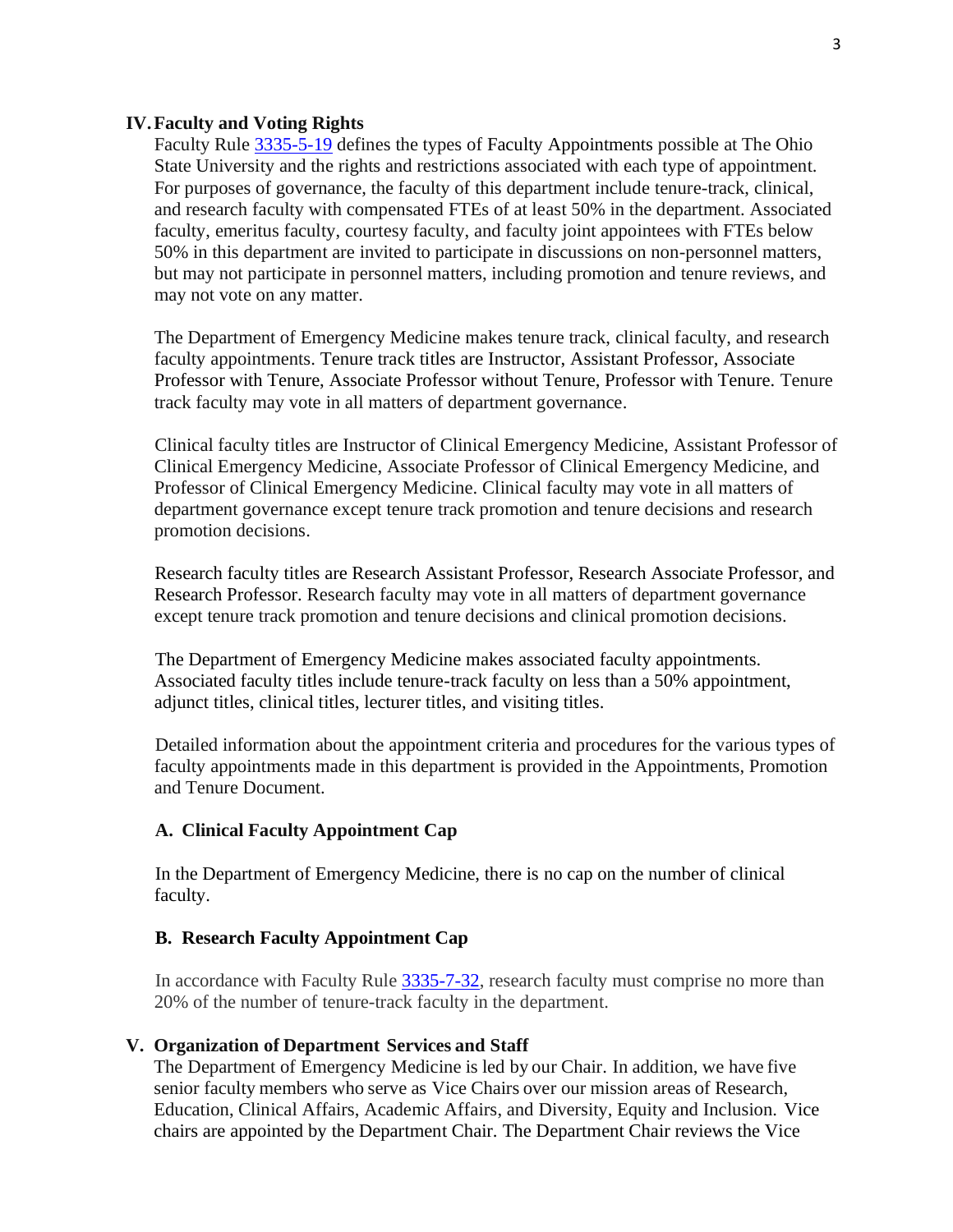Chairs for reappointment annually. The Chair may replace a Vice Chair at any time if they are not meeting expectations.

The department also has a Division Director (ultrasound), appointed by the Department Chair, and medical directors from the primary clinical sites.

A Department Administrator has overall responsibility for the support staff and business/administrative functions of the department, working very closely with the Department Chair. Our team is comprised of more than sixty faculty members,  $> 20$ midlevel providers, approximately 60 residents and approximately 20 staff members. We typically have multiple fellows in training as well.

# **VI. Overview of Department Administration and Decision-Making**

Policy and program decisions are made in a number of ways: by the department faculty as a whole, by standing or special committees of the department, the Emergency Medicine LLC Board or by the chair. The nature and importance of any individual matter determine how it is addressed. Department governance proceeds on the general principal that the more important the matter to be decided, the more inclusive participation in decision making needs to be. Open discussions, both formal and informal, constitute the primary means of reaching decisions of central importance. Although consensus is desirable, we strive to consider a variety of inputs.

## **VII. Department Administration**

# **A. Chair**

The primary responsibilities of the chair are set forth in Faculty Rule [3335-3-35,](https://trustees.osu.edu/rules/university-rules/chapter-3335-3-administration.html)Chair Responsibilitie[s. T](http://www.trustees.osu.edu/Chaplndexlindex.php)his rule requires the chair to develop, in consultation with the faculty, a Pattern of Administration with specified minimum content. The rule, along with Faculty Rule [3335-6,](https://trustees.osu.edu/rules/university-rules/chapter-3335-6-rules-of-the-university-faculty-concerning-faculty-appointments-reappointments-promotion-and-tenure.html) Appointments, Reappointments, Promotion and Tenure, requires the chair to prepare, in consultation with the faculty, a document setting forth policies and procedures pertinent to promotion and tenure.

Other responsibilities of the chair, not specifically noted elsewhere in this Pattern of Administration, are paraphrased and summarized below.

- To have general administrative responsibility for department programs, subject to the approval of the dean of the college, and to conduct the business of the department efficiently. This broad responsibility includes the acquisition and management of funds and the hiring and supervision of faculty, mid-level providers, and staff.
- To plan with the members of the faculty and the dean of the college a progressive program to encourage research and educational investigations.
- To evaluate and improve instructional and administrative processes on an ongoing basis.
- To evaluate faculty members annually in accordance with both university and department established criteria; to inform faculty members when they receive their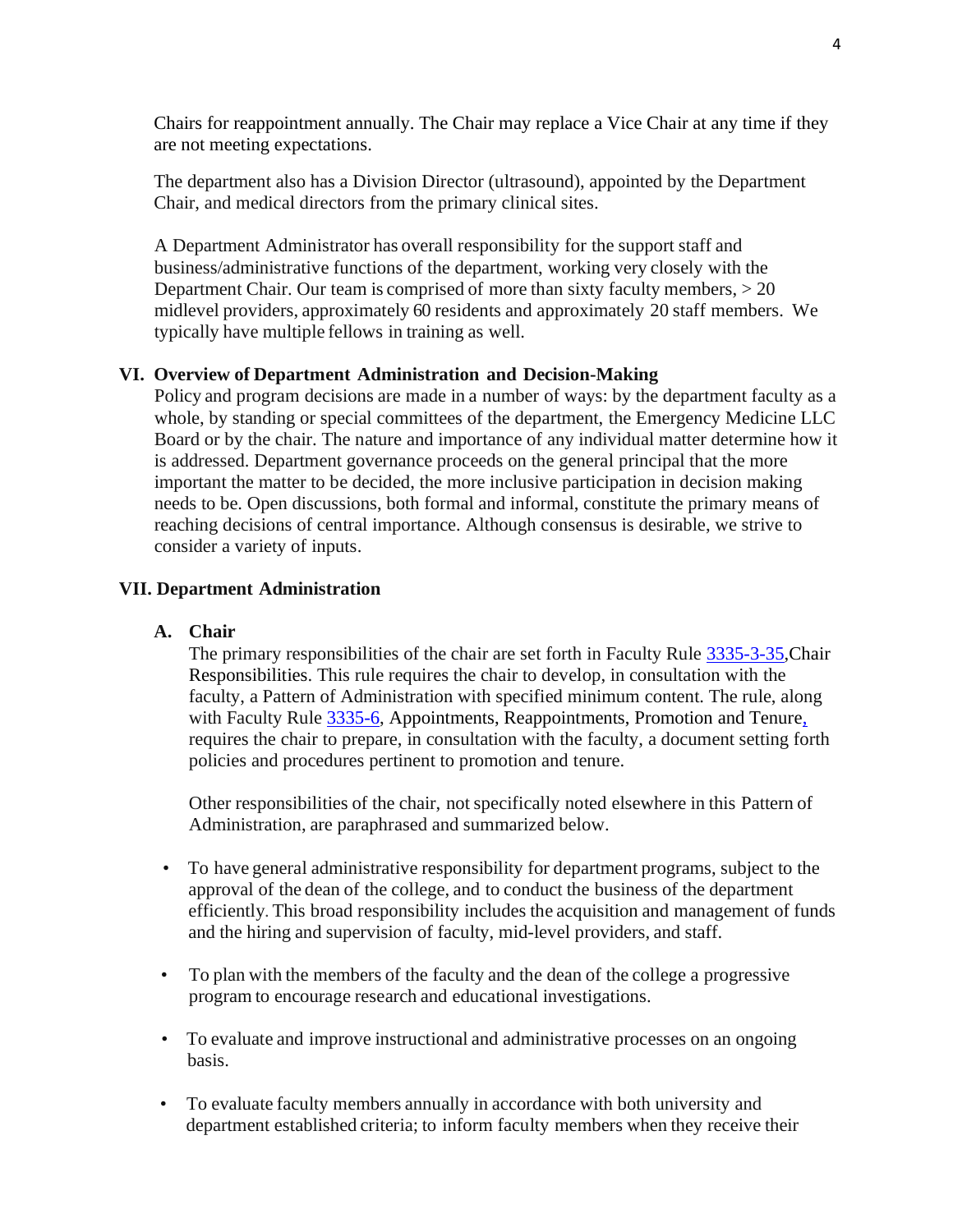annual review of their right to review their primary personnel file maintained by their department and to place in that file a response to any evaluation, comment, or other material contained in the file.

- After consultation with the eligible faculty, to recommend appointments, promotions, dismissals, and matters affecting the tenure of members of the department faculty to the dean of the college, in accordance with procedures set forth in Faculty Rules [3335-6](https://trustees.osu.edu/rules/university-rules/chapter-3335-6-rules-of-the-university-faculty-concerning-faculty-appointments-reappointments-promotion-and-tenure.html) and [3335-7,](https://trustees.osu.edu/university-faculty-rules/3335-7) Appointments, Reappointment, Promotion and Tenure, and this department's Appointments, Promotion and Tenure Document.
- To see that all faculty members, regardless of their assigned location, are offered the departmental privileges and responsibilities appropriate to their rank; and in general to lead in maintaining a high level of morale.
- To maintain a curriculum vitae for all personnel teaching a course in the department's curriculum.
- To see that adequate supervision and training are given to those members of the faculty, mid-level providers, and staff who may profit by such assistance.
- To prepare annual budget recommendations for the consideration of the dean of the college.
- To facilitate and participate in prescribed [academic program review](https://oaa.osu.edu/strategic-planning/academic-unit-review) processes, in collaboration with the dean of the college and the Office of Academic Affairs.

Day-to-day responsibility for specific matters may be delegated to others, but the chair retains final responsibility and authority for all matters covered by this Pattern, subject when relevant to the approval of the dean, Office of Academic Affairs, and Board of Trustees.

Operational efficiency requires that the chair exercise a degree of autonomy in establishing and managing administrative and operational processes. The articulation and achievement of department academic goals, however, is most successful when all faculty members participate in discussing and deciding matters of importance. The chair will therefore consult with the faculty on educational and academic policy issues, respect the principle of majority rule, and strive for consensus. When a departure from majority rule is judged to be necessary, the chair will explain to the faculty the reasons for the departure, ideally before action is taken.

# **B Other Administrators**

• **Vice Chairs:** Each Vice Chair will have a duties and responsibilities document created and reviewed with the Chair at least annually. The Vice Chairs advise the Chair on matters of general departmental interest and pertinent to their individual missions. The Vice Chairs have overall responsibility for the management of and successful attainment of goals, faculty support, and mission success in their respective mission areas.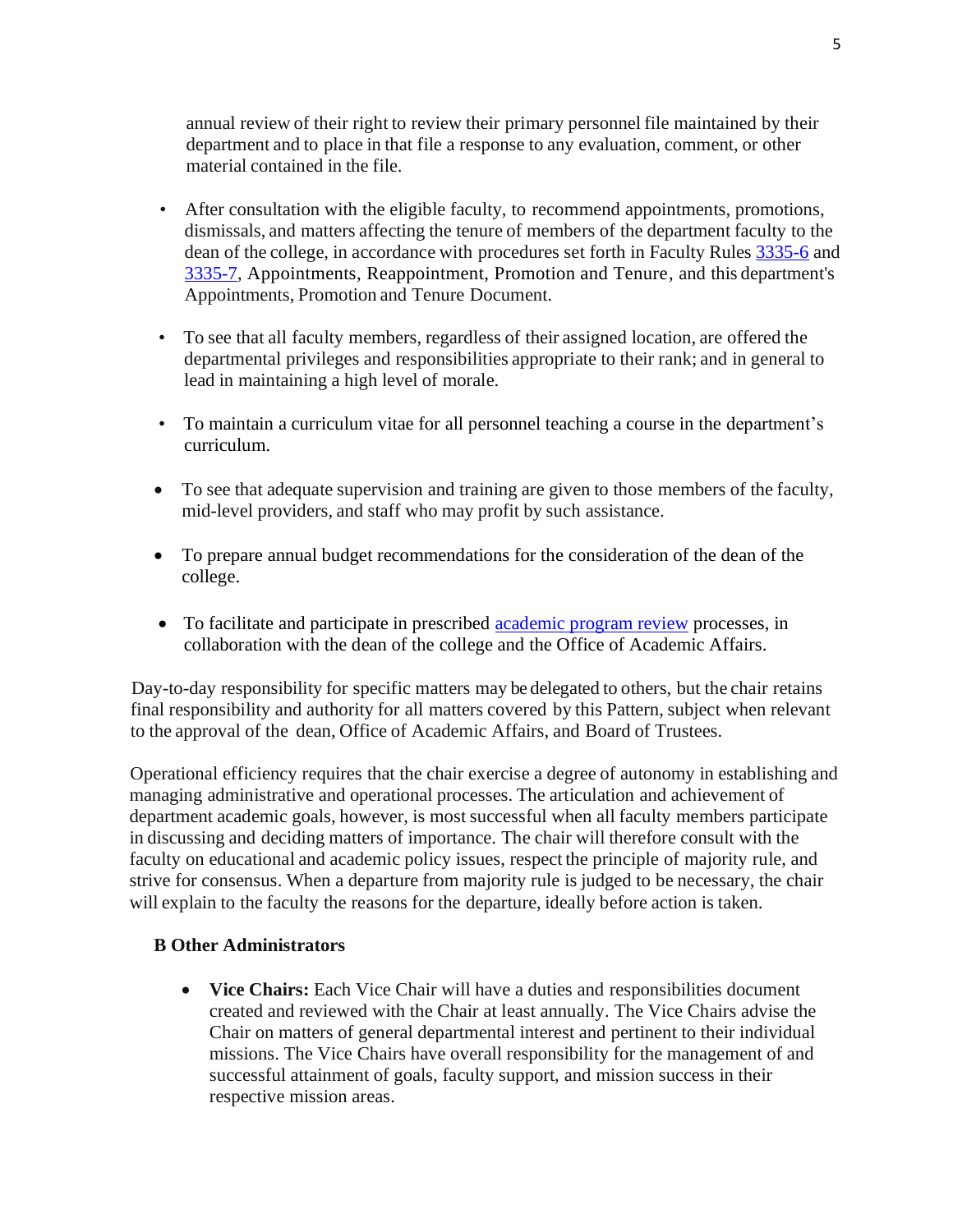- **Chief Administrative Officer:** The Chief Administrative Officer is responsible for financial oversight of the department, oversight of department administrative staff, and other institutional requirements as needed for the proper functioning of the Department (hiring, contracting, etc.).
- **Medical Directors:** The medical directors of the University Hospital Emergency Department, East Emergency Department, and observation unit are appointed by the Chief Medical Officer of the health system in consultation with the Chair. They have direct responsibility for clinical operations to both the Chief Medical Officer of The Ohio State University Wexner Medical Center as well as the Chair. They are responsible for ensuring safe, effective, quality care as well as collaborating with the integration of the educational mission with the clinical mission.
- **Finance Manager:** The finance manager is responsible for overseeing both the finances of the practice plan (OSUP) as well as the College of Medicine portion of Department funds, creating budgets, monitoring financial reports provided by the College of Medicine and OSUP, ensuring relevant financial rules are followed, and managing funds flow between practice side and College of Medicine accounts.
- **Emergency Medicine LLC Board of Directors**: This Board consists of twelve (12) members, a combination of appointed positions and elected representatives. The Emergency Medicine LLC Board of Directors will in general consider and discuss policies related to financial matters, budgets, and other matters affecting OSU EM, LLC.

#### **C Committees**

Much of the development and implementation of the department's policies and programs is carried out by standing and ad hoc committees. The chair is an ex officio member of all department committees and may vote as a member on all committees except the Committee of Eligible Faculty and the Promotion and Tenure Committee.

Standing department committees include the Finance Committee under the direction of Emergency Medicine LLC, Promotion and Tenure Committee, the Recruitment Committee, the Education Faculty Committee, and the Diversity, Equity and Inclusion Committee. The following describes the formation and governance of each of these committees:

**Finance Committee:**. The Finance Committee meets monthly and has standing members composed of 1) Chair 2) Chief Administrative Officer 3) Finance Manager and 4) other faculty as assigned by the Chair. Faculty members are renewed annually. The committee has no set number of other faculty as assigned. The Committee is chaired by the Department chair or designee. The Committee reviews department financial statements, discusses with OSUP and College of Medicine finance, and advises the Chair on issues and strategies related to financial health of the department. Finance Committee meetings are open to all faculty to attend.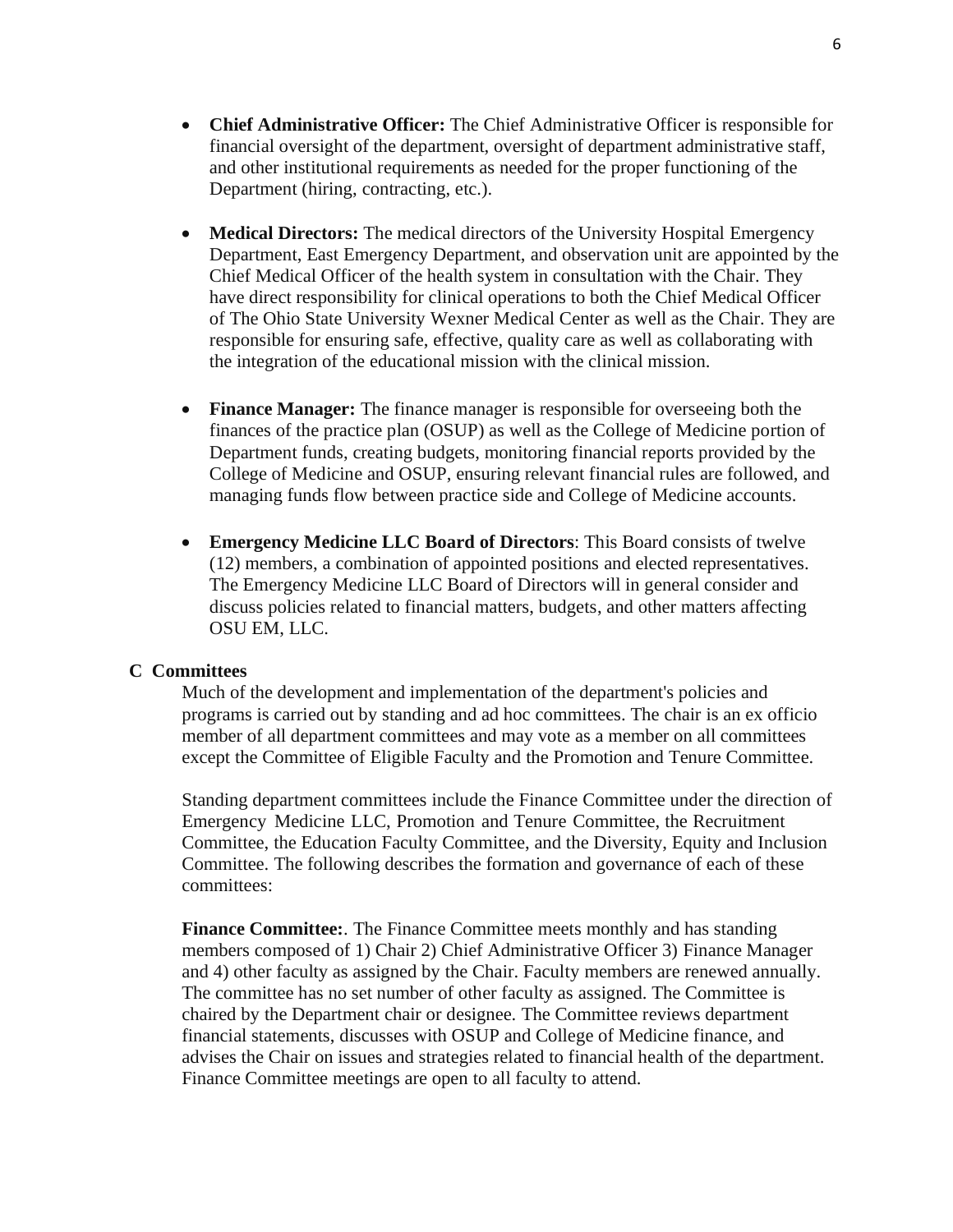**Promotion & Tenure (P&T) Committee** – P&T Committee members conduct the promotion and tenure process and make recommendations to the Chair on faculty appointment, reappointment, promotion and tenure activities. Given the highly clinical leaning of the department, the committee consists of 2-4 clinical professors and 2-4 clinical associate professors, and at least 1 tenure track faculty (when eligible tenure track faculty exists at the associate or professor level). The committee's members are appointed by the Department chair. The term of service is three years, with reappointment possible. When considering cases involving research faculty the Promotion and Tenure Committee may be augmented by a non-probationary research faculty member. When considering cases involving associated faculty the Promotion and Tenure Committee may be augmented by a non-probationary associated faculty member (not including visiting faculty) The committee is led by the Vice Chair of Academic Affairs.

**Recruitment Committee**: The committee consists of, at a minimum, representation from each Clinical Pathway (Educator, Scholar, Clinical Excellence) and the Tenure Track. Members are appointed annually by the Chair to represent diversity of perspectives including: Primary Practice at OSU Main, Primary Practice at OSU East, Diversity, Equity and Inclusion representative (s), Administrative representative (s), and Medical Director (s). There is no set number of members. The Committee is co-chaired by the Department Chair and one or two additional designees appointed by the Chair. All committee members must sign annual attestations that they have completed Implicit Bias Training. Committee members will be screened by the co-chairs of the committee in regard to willingness to serve and agree to confidentiality of all search committee discussions, as well as being screened for a commitment of sufficient time to take part in the longitudinal activities of the committee. The annual meeting schedule will be distributed in July. Frequency of meeting varies with recruiting needs of the Department and timing of identification of eligible candidates.

**Education Faculty Committee**: The committee is led by the Vice Chair of Education and has standing representation with all residency program directors, medical student education leaders, and core education faculty representation appointed by the Chair. The Committee meets monthly and coordinates general education initiatives for the department. There is no set number of members or length of term for this committee.

**Diversity, Equity and Inclusion Committee**: The committee is led by the Vice Chair of DEI and is composed of faculty, staff and resident members. Selection of the committee is by the Chair for faculty and staff members, and by nomination for resident members. The committee meets monthly and is responsible for identification, development, and promotion of DE&I activities within the department. There is no set number of members or length of term for this committee.

#### **VIII. Faculty Meetings**

Department faculty meetings are typically held on the first Wednesday of each month. There is an open call for agenda items for all faculty. A completed agenda will be made available to faculty before a scheduled meeting. Reasonable efforts will be made to distribute the agenda at least three business days before the meeting. A meeting of the department faculty will also be scheduled on written request of 25% of the department's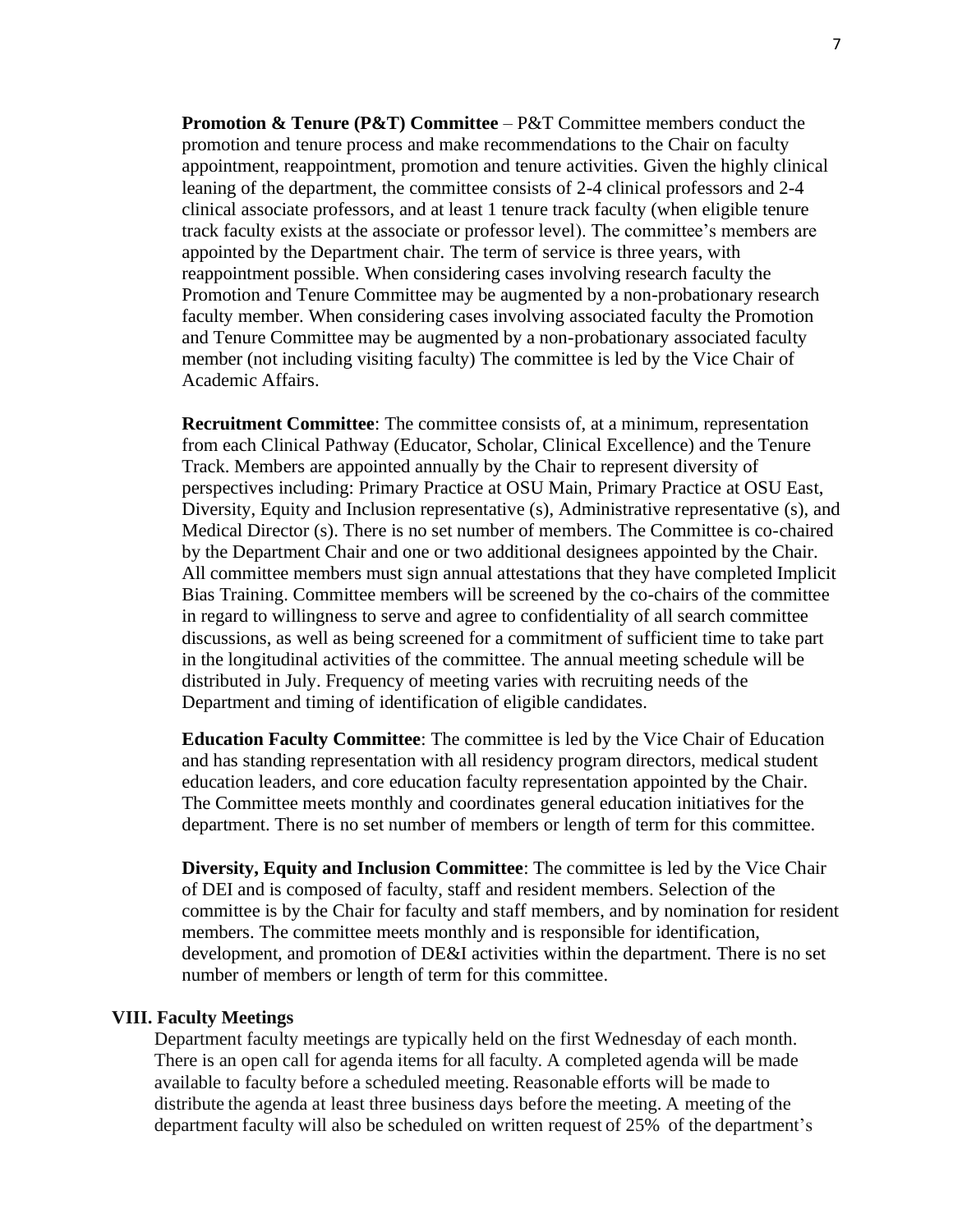tenure-track, clinical, and research faculty. The chair will make reasonable efforts to have the meeting take place within one week of receipt of the request. The chair will distribute minutes of faculty meetings to faculty by e-mail-within seven days of the meeting if possible. These minutes may be amended at the next faculty meeting by a simple majority vote of the faculty who were present at the meeting covered by the minutes.

Special policies pertain to voting on personnel matters, and these are set forth in the department's Appointments, Promotion and Tenure Document.

For educational and academic policy issues, other than personal matters, a quorum will be defined as a simple majority of all faculty members eligible to vote and present at the meeting.. When a departure from majority rule is judged to be necessary, the chair will explain to the faculty the reasons for the departure.

Either the chair or one-third of all faculty members eligible to vote may determine that a formal vote conducted by written ballot is necessary on matters of special importance. For purposes of a formal vote, a matter will be considered decided when a particular position is supported by at least a majority of all faculty members eligible to vote. Balloting will be conducted by mail or e-mail when necessary to assure maximum participation in voting. When conducting a ballot by mail or email, faculty members will be given at least 72 hours to respond.

When a matter must be decided and a simple majority of all faculty members eligible to vote cannot be achieved on behalf of any position, the chair will necessarily make the final decision.

The department accepts the fundamental importance of full and free discussion but also recognizesthat such discussion can only be achieved in an atmosphere of mutual respect and civility. Normally department meetings will be conducted with no more formality than is needed to attain the goals of full and free discussion and the orderly conduct of business. However, Robert's Rules of Order will be invoked when more formality is needed to serve these goals.

#### **IX. Distribution of Faculty Duties and Responsibilities**

The Office of Academic Affairs requires departments to have a policy on faculty duties and responsibilities (See the OAA [Policies and Procedures Handbook,](http://oaa.osu.edu/policiesprocedureshandbook.html) Volume I, Chapter 2, Section 1.4.3). The information provided below supplements these guidelines.

The department of Emergency Medicine is committed to the professional development and success of all members of its faculty. All members of the faculty are expected to maintain a collegial and professional manner at all times and to follow the standards of professional behavior described by the rules and policies of OSU, OSU College of Medicine, and the department. Faculty duties are described in the initial letter of offer. The allocation of time and effort for each department faculty member is primarily determined by their assigned APT category, although it remains largely independent of academic rank (e.g. Assistant Professor vs. Professor). Faculty members are expected to be available for interaction with students and residents, service responsibilities and other responsibilities even if they have no formal course assignment. Faculty members should not be away from campus for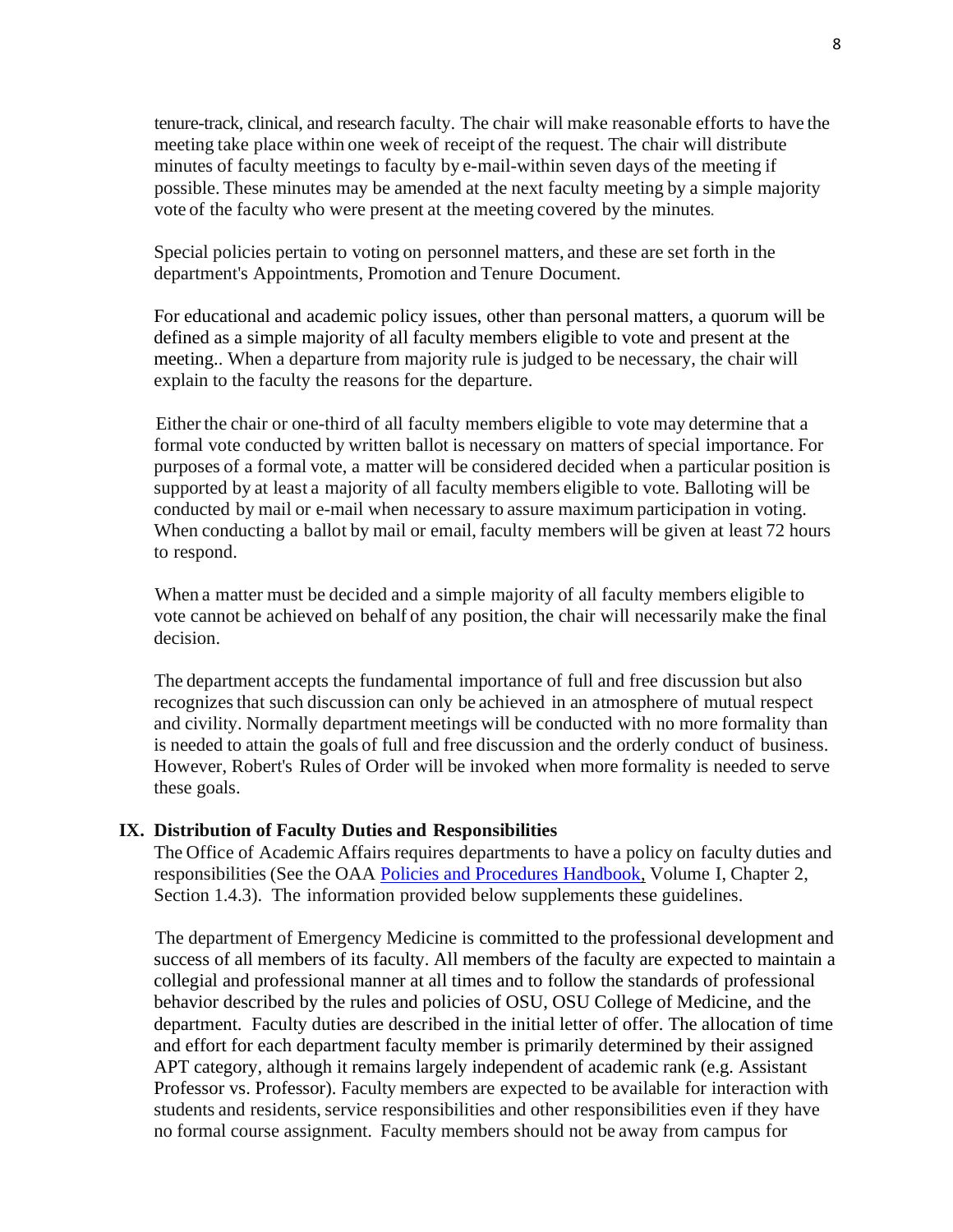extended periods of time unless on an approved Faculty Professional Leave or other approved leaves (see section XII). Telework and the use of remote, virtual meetings are allowed at the discretion of the department Chair if such work can be performed effectively and faculty members are able to fulfill their responsibilities. Specific goals are addressed through the annual review process and typically include but are not limited to clinical responsibilities including bedside teaching, research/scholarly goals and service goals.

A full-time faculty member's primary professional commitment is to Ohio State University and the guidelines below are based on that commitment. Faculty who have professional commitments outside of Ohio State during on-duty periods (including teaching at another institution; conducting research for an entity outside of Ohio State; external consulting) must disclose and discuss these with the department chair in order to ensure that no conflict of commitment exists. Information on faculty conflicts of commitment is presented in the OAA [Policy on Faculty Conflict of Commitment.](https://oaa.osu.edu/assets/files/documents/conflictofcommitment.pdf)

In crisis situations, such as life-threatening disease (COVID, for example) or physical dangers (natural disasters, for example), faculty duties and responsibilities may be adjusted by the department chair to take into account the impact over time of the crisis. These adjustments may include modifying research expectations in order to maintain teaching obligations. These assignment changes must be considered in annual reviews.

# **A. Modification of Duties**

The Department of Emergency Medicine strives to be a family-friendly unit in its efforts to recruit and retain high quality faculty members. To this end, the department is committed to adhering to the College of Medicine's guidelines on modification of duties to provide its faculty members flexibility in meeting work responsibilities within the first year of childbirth/adoption/fostering, or care for an immediate family member who has a serious health condition, or a qualifying exigency arising out of the fact that the employee's immediate family member is on covered active duty in a foreign country or call to covered active duty status. See the [college pattern of administration](https://oaa.osu.edu/appointments-reappointments-promotion-and-tenure) for details.

A faculty member requesting the modification of duties for childbirth/adoption/ fostering and the department chair should be creative and flexible in developing a solution that is fair to both the individual and the unit while addressing the needs of the university. Expectations must be spelled out in an MOU that is approved by the dean. See the OHR [Parental Care Guidebook](https://hr.osu.edu/wp-content/uploads/parental-care-guidebook.pdf) for additional details. See also the Parental Leave Policy in Section XII.

## **X. Teaching in the Department of Emergency Medicine**

In the Department of Emergency Medicine, the primary duty for teaching involves bedside teaching responsibilities while working clinical shifts in the Emergency Department. In addition, faculty members teach through lectures, didactic training, clinical skills laboratory or simulation sessions, small group discussions or other various modalities. Specific teaching goals may be addressed through the annual review process.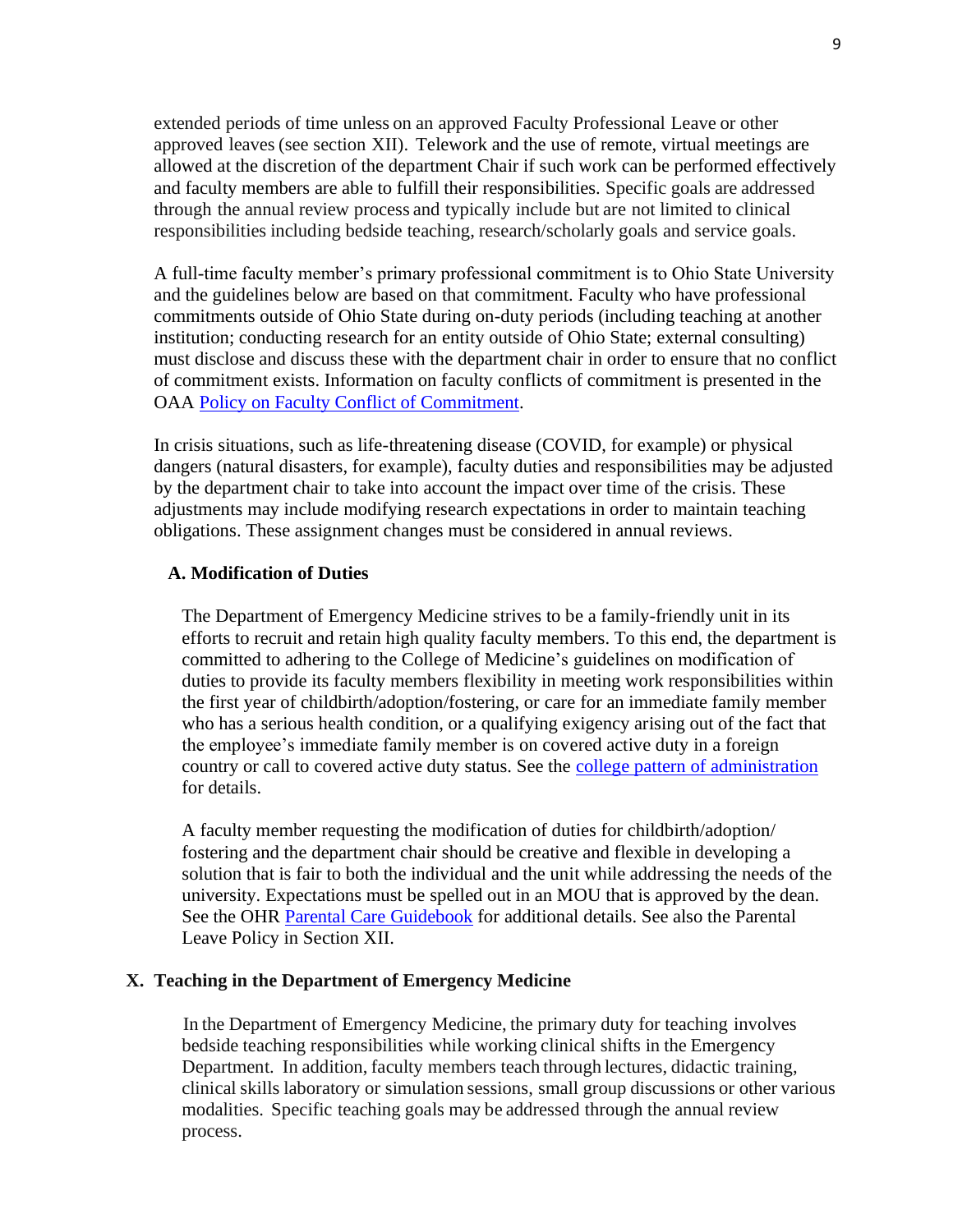#### **XI. Allocation of Department Resources**

The chair is responsible for the fiscal and academic health of the department and for assuring that all resources-fiscal, human, and physical--are allocated in a manner that will optimize achievement of department goals.

The chair will discuss the department budget at least annually with the faculty representatives who are on the Finance Committee. Any faculty member who is interested is also welcome to participate in this committee's discussions or may have access to various reports and records. We will attempt to achieve consensus regarding the use of funds across general categories. However, final decisions on budgetary matters rest with the chair.

Research space shall be allocated on the basis of research productivity including external funding and will be reallocated periodically as these faculty-specific variables change.

The allocation of office space will include considerations such as availability of space, demonstrated need for and use of space, achieving proximity of faculty in sub disciplines, scholarship productivity, and grouping of staff functions to maximize efficiency.

The allocation of salary funds is discussed in the Appointments, Promotion and Tenure Document. Continuing medical education funds are determined annually and are specified in each physician employment agreement if applicable. Reimbursements will be made as long as funds are available and according to departmental and/or College of Medicine policies and procedures.

## **XII.Leaves and Absences**

The university's policies and procedures with respect to leaves and absences are set forth in the Office of Academic Affairs [Policies and Procedures Handbook](http://oaa.osu.edu/policiesprocedureshandbook.html) and Office of Human Resources [Policies and Forms website.](https://hr.osu.edu/policies-forms) The information provided below supplements these policies. It is important to note that the faculty member is responsible to find alternative coverage for all responsibilities that have been specifically scheduled including but not limited to clinical shifts and teaching obligations.

#### **A. Discretionary Absence**

Faculty are expected to complete a travel request or a [request for absence form](https://workday.osu.edu/) well in advance of a planned absence (e.g., for attendance at a professional meeting or to engage in consulting) to provide time for its consideration and approval and time to assure that clinical, instructional and other commitments are covered. Discretionary absence from duty is not a right and the chair retains the authority to disapprove a proposed absence when it will interfere with instructional or other comparable commitments. Such an occurrence is most likely when the number of absences at a particular time is substantial. Rules of the University Faculty require that the Office of Academic Affairs approve any discretionary absence longer than 10 continuous business days (See Faculty Rule [3335-](https://trustees.osu.edu/rules/university-rules/chapter-3335-5-faculty-governance-and-committees.html) [5-08\)](https://trustees.osu.edu/rules/university-rules/chapter-3335-5-faculty-governance-and-committees.html).

## **B. Absence for Medical Reasons**

When absences for medical reasons are anticipated, faculty members are expected to complete a [request for absence form](https://workday.osu.edu/) as early as possible. When such absences are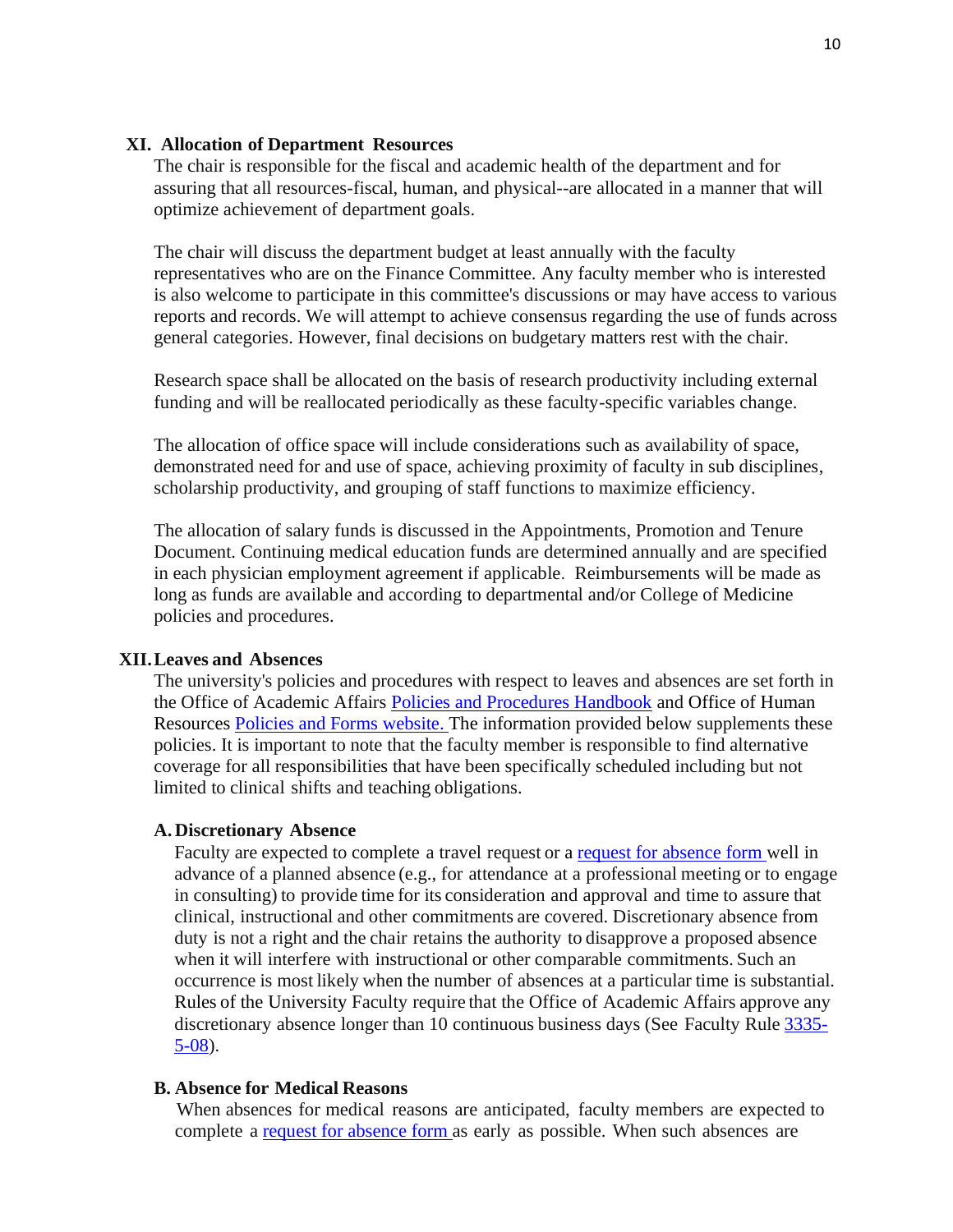unexpected, the faculty member, or someone speaking for the faculty member, should let the chair know promptly so that instructional and other commitments can be managed. For additional details see OHR [Policy](https://hr.osu.edu/public/documents/policy/policy627.pdf) 6.27.

#### **C. Unpaid Leaves of Absence**

The university's policies with respect to unpaid leaves of absence and entrepreneurial leaves of absence are set forth in OHR [Policy 6.45.](https://hr.osu.edu/public/documents/policy/policy645.pdf)

#### **D.Faculty Professional Leave**

Information on faculty professional leaves is presented in the OAA [Policy on](https://oaa.osu.edu/assets/files/documents/facultyprofessionalleave.pdf) Faculty [Professional](https://oaa.osu.edu/assets/files/documents/facultyprofessionalleave.pdf) Leave.. The information provided below supplements this policy.

The department chair will review all requests for faculty professional leave. If approved, the chair's recommendation to the dean regarding an FPL proposal will be based on the quality of the proposal and its potential benefit to the department and to the faculty member as well as the ability of the department to accommodate the leave at the time requested.

#### **E. Parental Leave**

The university, the college, and this department recognize the importance of parental leave to faculty members. Details are provided in the OHR [Parental Care Guidebook,](https://hr.osu.edu/wp-content/uploads/parental-care-guidebook.pdf) Paid Time Off Program [Policy 6.27,](https://hr.osu.edu/wp-content/uploads/policy627.pdf) and the [Family and Medical Leave Policy 6.05.](https://hr.osu.edu/wp-content/uploads/policy605.pdf)

The Department maintains an Attending Physician Pregnancy and Post-Leave Shift Scheduling policy which is approved and maintained by the OSU EM, LLC Board of Directors.

#### **XIII.Supplemental Compensation and Paid External Consulting**

Information on faculty supplemental compensation is presented in the OAA Policy on Faculty [Compensation.](https://oaa.osu.edu/assets/files/documents/facultycompensation.pdf)

Information on paid external consulting is presented in the university's Policy on [Faculty](https://oaa.osu.edu/assets/files/documents/paidexternalconsulting.pdf)  [Paid External Consulting.](https://oaa.osu.edu/assets/files/documents/paidexternalconsulting.pdf). The information provided below supplements these policies.

This department adheres to these policies and all College of Medicine policies and procedures regarding supplemental compensation. In particular, this department expects faculty members to carry out the duties associated with their primary appointment with the university at a high level of competence before seeking other income-enhancing opportunities. All activities providing supplemental compensation must be approved by the department chair regardless of the source of compensation. External consulting must also be approved. Approval will be contingent on the extent to which a faculty member is carrying out regular duties at an acceptable level, the extent to which the extra income activity appears likely to interfere with regular duties, and the academic value of the proposed consulting activity to the department. Faculty with an administrative position (for example, chair, associate/assistant dean, center director) remain subject to the Policy on Faculty Paid External Consulting and with appropriate approval, are permitted to engage in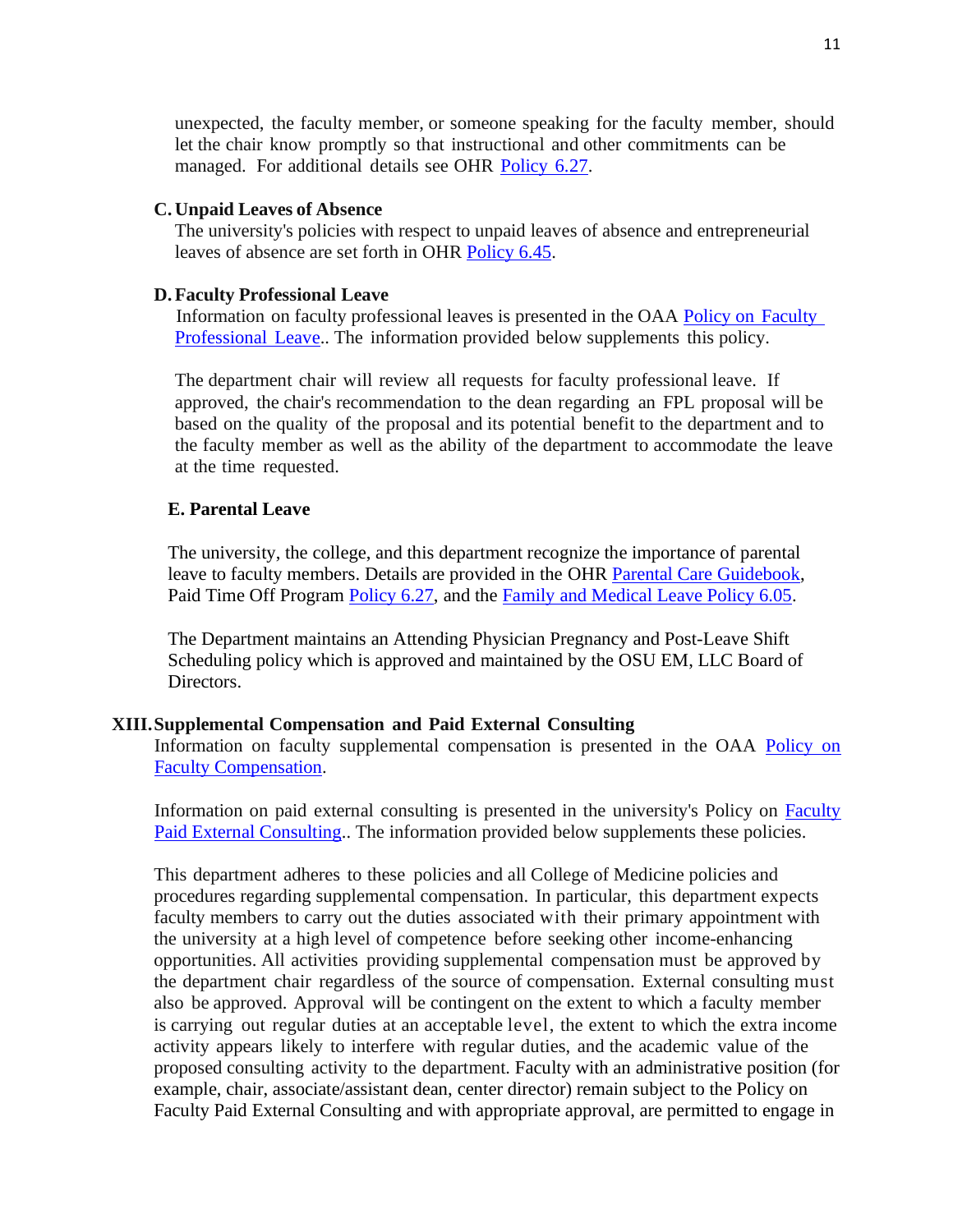paid external work activities. However, faculty members with administrative positions are not permitted to accept compensation/honoraria for services that relate to or are the result of their administrative duties and responsibilities. In addition, it is university policy that faculty may not spend more than one business day per week on supplemental compensated activities and external consulting combined.

Faculty with an administrative position (for example, chair, associate/assistant dean, center director) remain subject to the Policy on Faculty Paid External Consulting and with appropriate approval, are permitted to engage in paid external work activities. However, faculty members with administrative positions are not permitted to accept compensation/honoraria for services that relate to or are the result of their administrative duties and responsibilities.

Should a department faculty member wish to use a textbook or other material that is authored by the faculty member and the sale of which results in a royalty being paid to him or her, such textbook or material may be required for a course by the faculty member only if (1) department chairperson and dean or designee have approved the use of the textbook or material for the course taught by the faculty member, or (2) an appropriate committee of the department or college reviews and approves the use of the textbook or material for use in the course taught by the faculty member.

Faculty who fail to adhere to the university's policies on these matters, including seeking approval for external consulting, will be subject to disciplinary action.

## **XIV. Financial Conflicts of Interest**

Information on faculty supplemental compensation is presented in the university's [Policy on](https://oaa.osu.edu/sites/default/files/uploads/policies/Faculty-Financial-Conflict-of-Interest.pdf)  [Faculty Financial Conflict of Interest.](https://oaa.osu.edu/sites/default/files/uploads/policies/Faculty-Financial-Conflict-of-Interest.pdf) A conflict of interest exists if financial interests or other opportunities for tangible personal benefit may exert a substantial and improper influence upon a faculty member or administrator's professional judgment in exercising any university duty or responsibility, including designing, conducting or reporting research.

Faculty members are required to file conflict of interest screening forms annually and more often if prospective new activities pose the possibility of financial conflicts of interest. Faculty who fail to file such forms or to cooperate with university officials in the avoidance or management of potential conflicts will be subject to disciplinary action.

In addition to financial conflicts of interest, faculty must disclose any conflicts of commitment that arise in relation to consulting or other work done for external entities. Further information about conflicts of commitment is included in section IX above.

# **XV. Grievance Procedures**

Members of the department with grievances should discuss them with the chair who will review the matter as appropriate and either seek resolution or explain why resolution is not possible. Content below describes procedures for the review of specific types of complaints and grievances.

## **A. Salary Grievances**

A faculty or staff member who believes that his or her salary is inappropriately low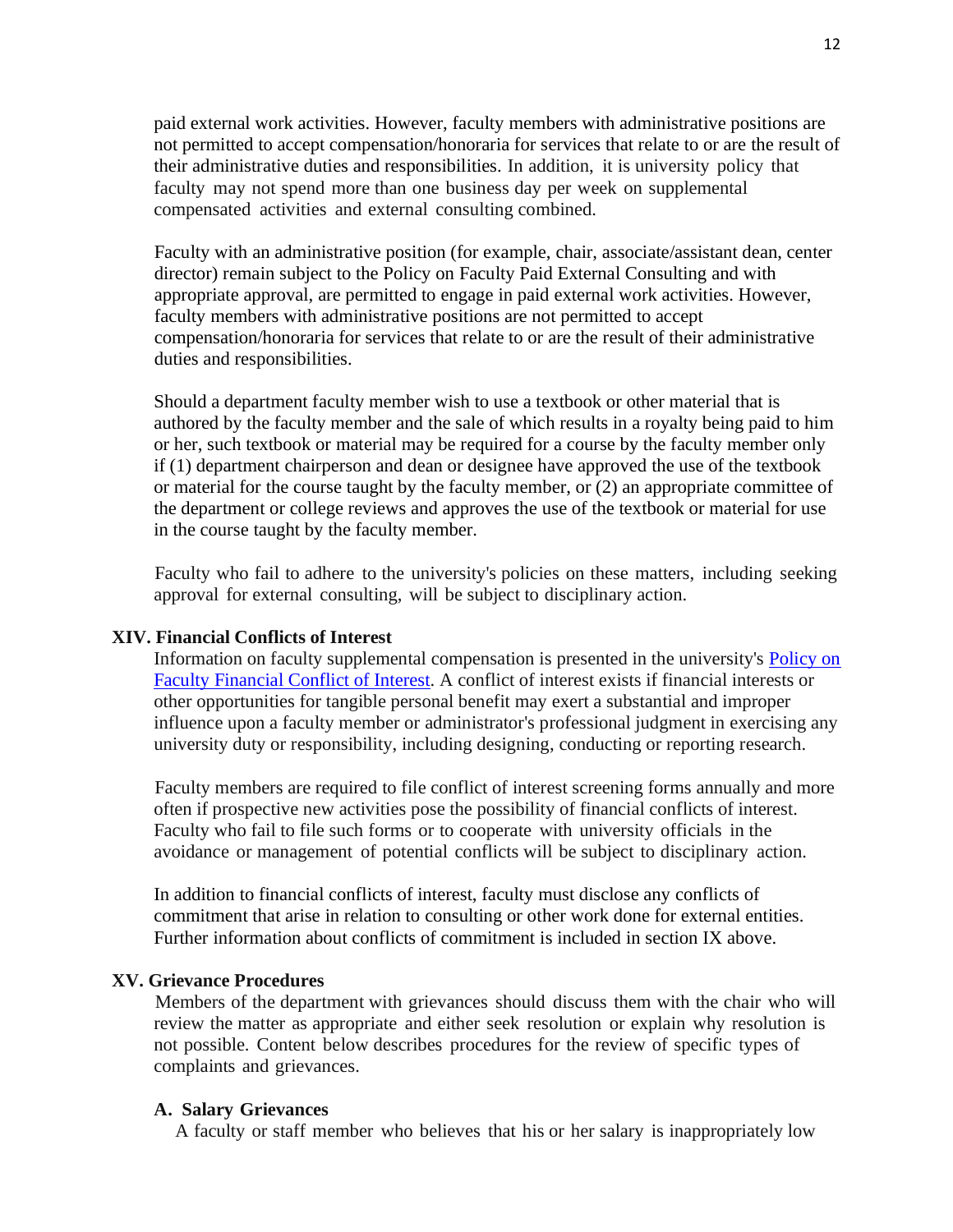should discuss the matter with the chair. The faculty or staff member should provide documentation to support the complaint.

Faculty members who are not satisfied with the outcome of the discussion with the chair and wish to pursue the matter may be eligible to file a more formal salary appeal (see the office of Academic Affairs [Policies and Procedures Handbook\)](https://oaa.osu.edu/policies-and-procedures-handbook).

Staff members who are not satisfied with the outcome of the discussion with the chair and wish to pursue the matter should contact [Employee and Labor Relations](https://hr.osu.edu/services/elr/) in the Office of Human Resources.

#### **B. Faculty Misconduct**

Complaints alleging faculty misconduct or incompetence should follow the procedures set forth in Faculty Rule [3335-5-04.](https://trustees.osu.edu/rules/university-rules/chapter-3335-5-faculty-governance-and-committees.html)

## **C.Faculty Promotion and Tenure Appeals**

Promotion and tenure appeals procedures are set forth in Faculty Rule [3335-5-05.](https://trustees.osu.edu/rules/university-rules/chapter-3335-5-faculty-governance-and-committees.html)

#### **D.Harassment, Discrimination, and Sexual Misconduct**

The [Office of Institutional Equity](https://equity.osu.edu/) exists to help the Ohio State community prevent and respond to all forms of harassment, discrimination, and sexual misconduct.

- 1 Ohio State's policy and procedures related to affirmative action and equal employment opportunity are set forth in the university's [policy on affirmative action](https://policies.osu.edu/assets/policies/Policy-AAEEO.pdf)  [and equal employment opportunity.](https://policies.osu.edu/assets/policies/Policy-AAEEO.pdf)
- 2 Ohio State's policy and procedures related to nondiscrimination, harassment, and sexual misconduct are set forth in the university's policy on nondiscrimination, harassment, and sexual misconduct.

## **E. Violations of Laws, Rules, Regulations, or Policies**

Concerns about violations of laws, rules, regulations, or policies affecting the university community should be referred to the [Office of University Compliance and Integrity.](https://compliance.osu.edu/concern-reporting.html) Concerns may also be registered anonymously through the [Anonymous Reporting Line.](https://secure.ethicspoint.com/domain/media/en/gui/7689/index.html)

## **F. Complaints by and about Students**

Normally student complaints about courses, grades, and related matters are brought to the attention of individual faculty members. In receiving such complaints, faculty should treat students with respect regardless of the apparent merit of the complaint and provide a considered response. When students bring complaints about courses and instructors to the department chair, the chair will first ascertain whether or not the students require confidentiality. If confidentiality is not required, the chair will investigate the matter as fully and fairly as possible in conjunction with the Vice Chair for Education amd the course director and the department will provide a response to both the students and any affected faculty. If confidentiality is required, the chair will explain that it is not possible to fully investigate a complaint in such circumstances and will advise the student(s) on options to pursue without prejudice as to whether the complaint is valid or not. See Faculty Rule [3335-8-23.](https://trustees.osu.edu/rules/university-rules/chapter-3335-8-instruction.html)